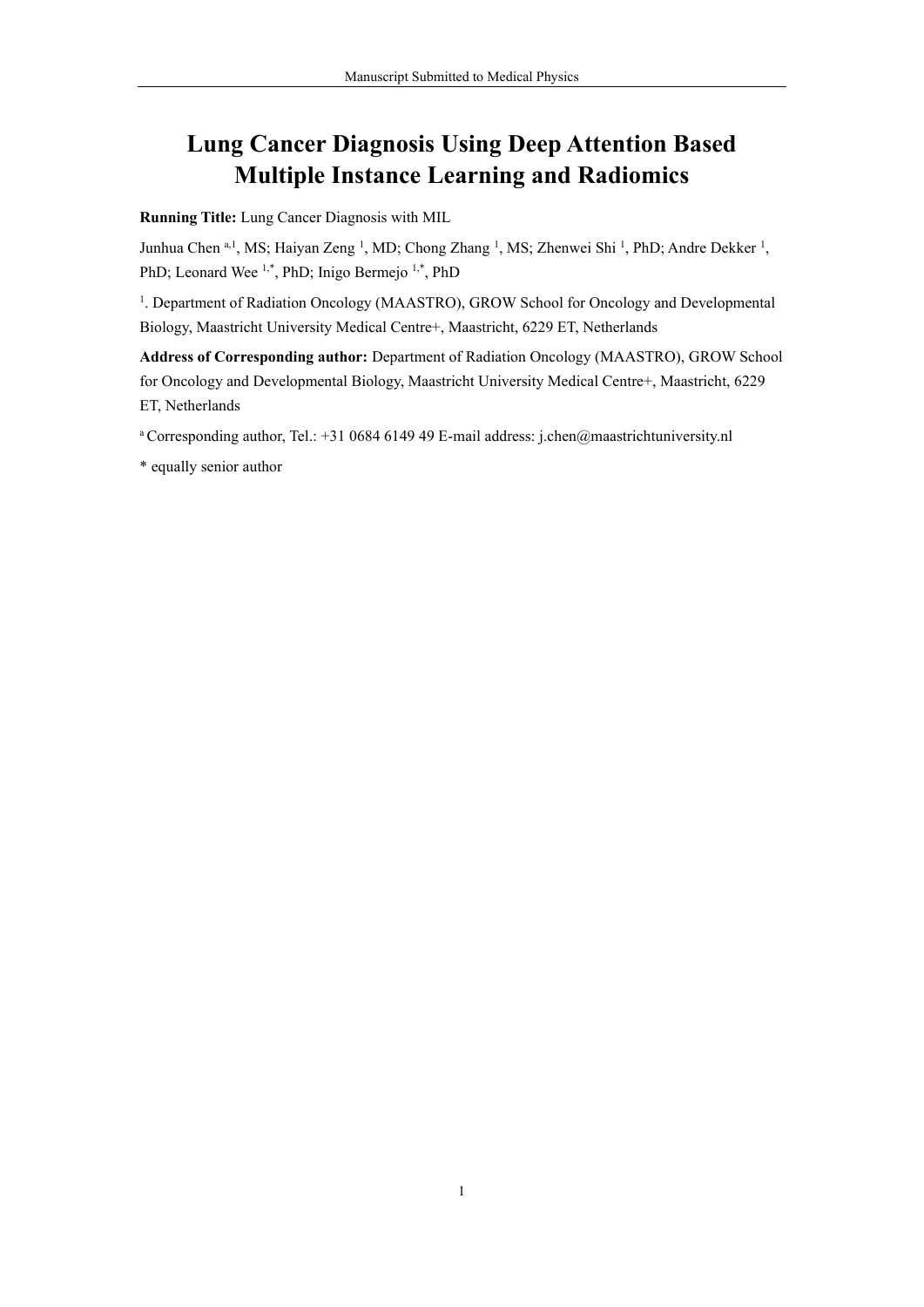# **Abstract**

**Background:** Early diagnosis of lung cancer is a key intervention for the treatment of lung cancer in which computer aided diagnosis (CAD) can play a crucial role. Most published CAD methods perform lung cancer diagnosis by classifying each lung nodule in isolation. However, this does not reflect clinical practice, where clinicians diagnose a patient based on a set of images of nodules, instead of looking at one nodule at a time. Besides, the low interpretability of the output provided by these methods presents an important barrier for their adoption.

**Method:** In this article, we treat lung cancer diagnosis as a multiple instance learning (MIL) problem, which better reflects the diagnosis process in the clinical setting and provides higher interpretability of the output. We selected radiomics as the source of input features and deep attention-based MIL as the classification algorithm. The attention mechanism provides higher interpretability by estimating the importance of each instance in the set for the final diagnosis. In order to improve the model's performance in a small imbalanced dataset, we propose a new bag simulation method for MIL.

**Results and Conclusion:** The results show that our method can achieve a mean accuracy of 0.807 with a standard error of the mean (SEM) of 0.069, a recall of 0.870 (SEM 0.061), a positive predictive value of 0.928 (SEM 0.078), a negative predictive value of 0.591 (SEM 0.155) and an area under the curve (AUC) of 0.842 (SEM 0.074), outperforming other MIL methods. Additional experiments show that the proposed oversampling strategy significantly improves the model's performance. In addition, our experiments show that our method provides a good indication of the importance of each nodule in determining the diagnosis, which combined with the well-defined radiomic features, make the results more interpretable and acceptable for doctors and patients.

**Keyword**: Lung Cancer diagnosis; Multiple Instance Learning; Attention Mechanism; Radiomics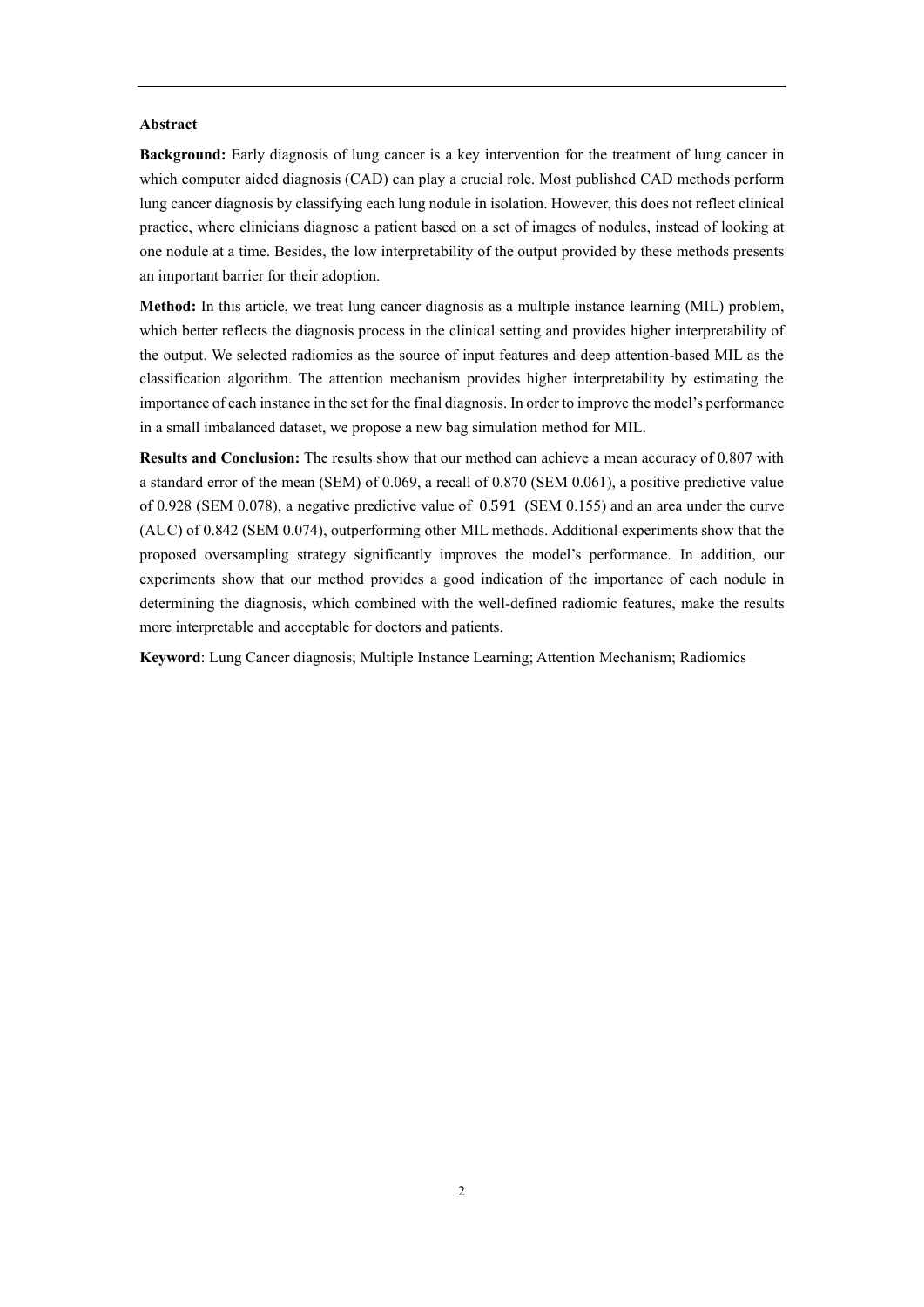## **1. Introduction**

According to the statistics from the World Health Organization (WHO), lung cancer is the most frequently diagnosed malignant carcinoma and the leading cause of cancer death worldwide, accounting for an estimated 2.09 million deaths in 2018 [\[1\]](#page-12-0)[\[2\].](#page-12-1) Early diagnosis and treatment can reduce a lung cancer patient's mortality significantly. A plausible method for early lung cancer diagnosis is the routine use of low dose computed tomography (CT) scans [\[3\].](#page-13-0) To date, radiologists typically need to visually inspect CT scans slice by slice, which is costly and time-consuming as well as susceptible to human error [\[4\]](#page-13-1)[\[5\].](#page-13-2) Computer aided diagnosis (CAD) for rapid early lung nodules classification based on low-dose CT imaging has therefore attracted much attention from researchers during the last decades [\[6\]](#page-13-3)[\[7\].](#page-13-4)

The development of CAD for lung nodules classification has reached new peaks in last decade mainly due to breakthroughs in deep learning neural networks [\[8\]](#page-13-5) and its application to a wide range of medical image analysis tasks. Several deep learning-based lung nodule classification methods have been proposed in recent years, with steadily improving state-of-art performance. Shen et al. [\[9\]](#page-13-6) developed a multi-scale convolutional neural network (CNN) to extract features (referred to as 'deep features' [\[10\]](#page-13-7) in the literature) then applied a supervised random forest classifier to the deep features, reporting an accuracy of 86%. Xie et al[. \[11\]](#page-13-8) combined handcrafted features with deep features to classify each nodule as either benign or malignant, achieving an AUC of 0.96. Alakwaa et al. [\[12\]](#page-13-9) combined the LUNA16 [\[13\]](#page-13-10) dataset with a subset of the National Lung Screening Trial (NLST) [\[14\],](#page-13-11) then used a pre-trained U-Net to segment potential nodules from a CT scan automatically. The segmented nodules were passed to a 3D CNN to detect early-stage lung cancer, achieving an AUC of 0.83 in a randomly-split test cohort from the abovementioned data. Ardila et al. [\[15\]](#page-13-12) developed an end-to-end set of 3D CNN modules to compute the overall risk of lung malignancy based on autodetection of nodules, using the full-size publicly available NLST dataset. In a retrospective reader study, their model outperformed six experienced radiologists with absolute reductions of 11% and 5% in false positives and false negatives, respectively.

The need for transparency, interpretability and explainability in such computer-aided diagnostic recommendations will grow to become increasingly prominent in the immediate future. A crucial piece of law, the General Data Protection Regulation (GDPR), governs the rights of European Union (EU) citizens as human data subjects and addresses processing by automated means for decision-making anywhere in the world if it concerns an EU individual. Specifically, the GDPR enshrines the right of an individual to receive "meaningful information about the logic involved" in an automated decision concerning them, and on that basis to either legally challenge the decision, or exercise conscientious objection to the use of an automated means for deriving the decision [\[16\].](#page-13-13)

While definition of "meaningful" is open for debate, it is clearly helpful to be able to point at specific regions of interest (ROIs) that were strongly triggering for the diagnostic recommendation, along with related features of lung cancer and non-lung cancer cases. In this way, a human radiologist can review the information in depth, and either confirm or over-rule the recommendations of an automated system. Irrespective of a right to an explanation, a computerized diagnostic support system with high transparency and high interpretability would be immensely valuable in clinical practice.

For automated diagnosis of lung cancer, a deep learning-based system can be applied in two levels: at nodule level, to identify potential malignant nodule(s) for further biopsy and performing diagnosis at patient level. Generally speaking, nodule classification methods need a label for each nodule to be able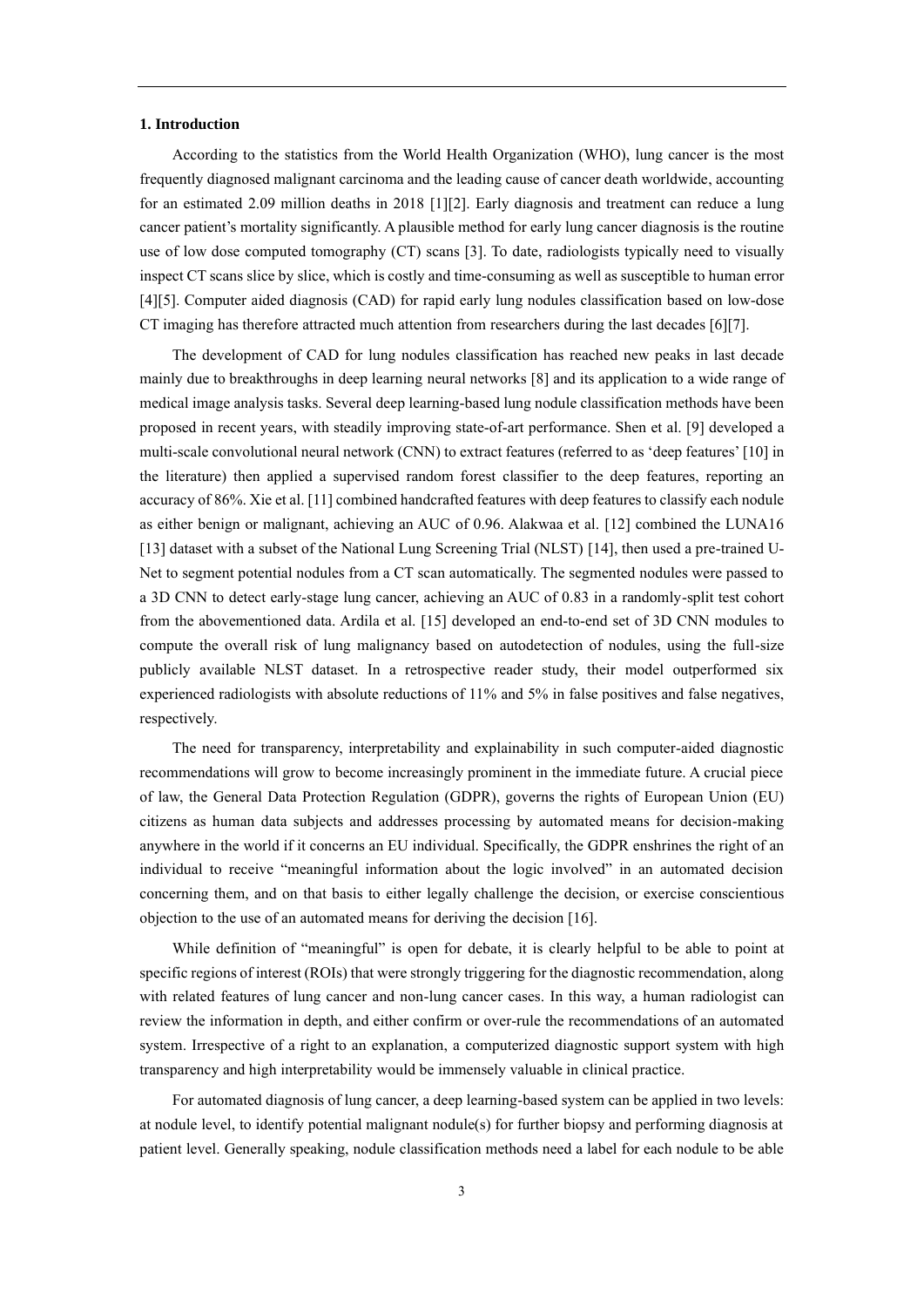to train a model [\[9\]](#page-13-6)[\[11\].](#page-13-8) However, labelling each nodule is more time-consuming and expensive than having a label for each patient, which is usually already available in hospital records. In this study we focus on deep learning methods for lung cancer diagnosis that can make use of the existing data to develop a lung cancer CAD system that classifies patients based on multiple suspected nodules in the entire CT series without the need to assign a label to each nodule (i.e. each instance), and at the same time provide high visibility of the triggering features of its recommendation. Multiple instance learning (MIL) with attention mechanism [\[17\]](#page-14-0)[\[19\]](#page-14-1) fits this need well. In MIL, the nodules are grouped into 'bags of instances' (assuming multiple nodules in one CT examination of the chest area). The task is hence to determine the diagnosis for the subject as a whole. Only the subject-level diagnoses (i.e. the bag labels) are needed, but not individual labels of every nodule found in the subject [\[20\].](#page-14-2) This approach is thus more amenable to real-world data mining in lung cancer, since the subject level diagnosis is much more widely available than annotations on each nodule.

Research on MIL problems has progressed along instance-level versus embedding-level solutions [\[21\],](#page-14-3) with the latter seeming to perform better at subject-level classification [\[22\].](#page-14-4) Widely-used embedding approaches include MI-SVM [\[23\],](#page-14-5) mi-Graph [\[24\],](#page-14-6) miVLAD [\[25\]](#page-14-7) and MI-Net [\[25\],](#page-14-7) but the shortcoming of these is the lack of transparency of triggering instance(s). An attention-based deep MIL [\[21\]](#page-14-3)[\[33\]](#page-15-0) has been recently introduced, that allows a deep learning model to estimate the contribution of each instance to the predicted subject label, using the well-established attention mechanism [\[26\].](#page-14-8)

The objective of this work was to develop a lung cancer classification model at the subject (patient) level from multiple examined nodules, without the need to have specific expert findings reported at the level of each individual nodule. An MIL method with an additional deep attention mechanism was used to help draw an expert clinician's eye towards the individual nodules that were strongly triggering for the model's diagnostic recommendation. We propose that this will be important by way of offering better interpretability and the possibility of human expert verification of the internal logic of the algorithm. A selection of commonly-used hand-crafted radiomics features was used as a source of image features, and we also compared a number of alternative MIL methods. We have re-used an existing open access data collection for training and cross-validation.

This article is organized as follows: the methods and classifier experiments are described in Section 2. Our results are given in Section 3. The significance of our findings and limitations of our current approach will be discussed in Section 4. An overall summary and conclusion are presented in Section 5. Finally, source code will open access for public at [https://gitlab.com/UM-CDS/combine-mil-and](https://gitlab.com/UM-CDS/combine-mil-and-radiomics-for-lung-screening)[radiomics-for-lung-screening\)](https://gitlab.com/UM-CDS/combine-mil-and-radiomics-for-lung-screening) and additional details of the system architecture will be given in Supplementary Materials.

## **2. Methods**

# *2.1 Dataset*

The primary data source of data is an open access collection from the Lung Image Database Consortium (LIDC-IDRI) [\[31\],](#page-14-9) accessed at The Cancer Imaging Archive (TCIA) during May 2020 [\[32\]](#page-14-10) under a Creative Commons Attribution Non-Commercial 3.0 Unported (CC BY-NC) license. The details of subjects in LIDC-IDRI have been provided elsewhere [\[31\],](#page-14-9) but briefly: the collection comprises 1018 clinical chest CT examinations from seven disjoint institutions. Radiologists working independently entered 7371 annotations, of which there were 2669 consensus nodules. We excluded subjects with unreported or unknown diagnosis, and excluded nodules below 3mm in diameter according to current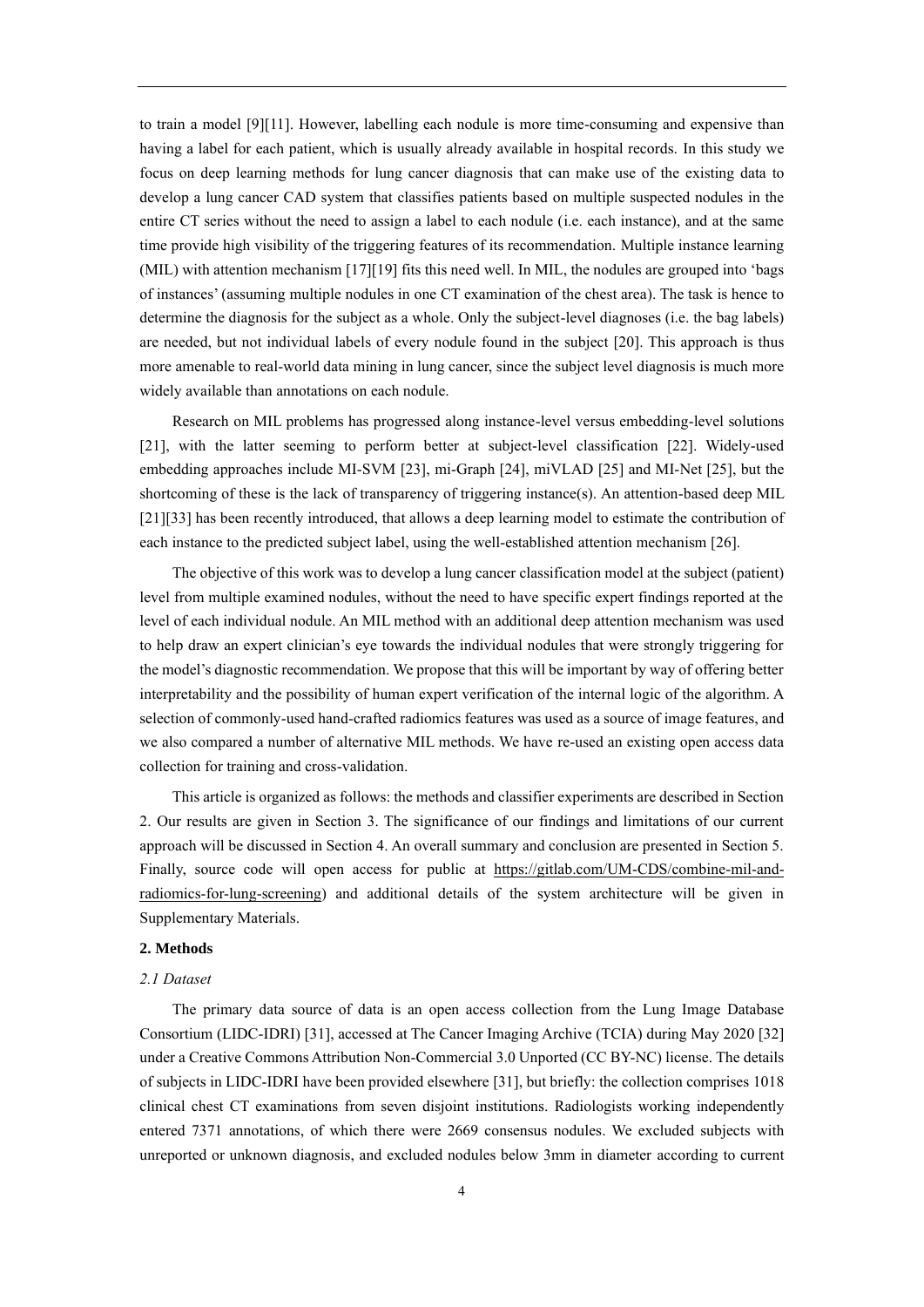diagnosis protocol[s \[34\]](#page-15-1)[\[35\].](#page-15-2) This resulted in 110 unique subjects with a total of 310 nodules eligible for consideration. Binary masks for the nodules were provided in the data collection as an XML file. Numbers of subjects and nodules excluded, along with reason, are provided in [Figure 1](#page-4-0) below. From the summary of diagnostic findings in Table 1, we note that the majority of subjects and lung nodules in the dataset are positive for lung cancer; 75% and 77%, respectively. Index of available patients for experiments in LIDC-IDRI can be found in Supplementary Table 1.



<span id="page-4-0"></span>Figure 1. Sample selection flowchart describing the number of subjects and the number of nodules selected for this analysis.

[Table 1](#page-4-1) summarizes the radiological findings available in the selected subset with definitive subjectlevel diagnosis and nodule-level classification.

<span id="page-4-1"></span>

|                                   | Lung cancer | Not lung cancer | Total |
|-----------------------------------|-------------|-----------------|-------|
| Numbers of $%$ of total) patients | 82 (75%)    | 28(25%)         | 110   |
| Numbers of $%$ of total) nodules  | 239 (77%)   | 71 (23%)        | 310   |

Table 1. Number of patients and nodules according to ground truth diagnosis in the dataset

#### *2.2 Image acquisition settings*

The LIDC-IDRI contains a heterogeneous set of CT of subjects from different institutions. We used axial CT images with dimension of 512x512 pixels. Radiation exposure of selected samples ranged from 3 milliampere-seconds (mAs) to 534 mAs (median: 147.5 mAs), and reconstructed slice thicknesses ranging from 0.6 mm to 5.0 mm (median: 2.0 mm).

## *2.3 Feature extraction*

Radiomics features were extracted using an open-source Python library pyRadiomics (v2.2.0) [\[36\].](#page-15-3) Images were resampled to 2 mm isotropic voxels prior to feature extraction. A total of 103 features were extracted. These consisted of 13 morphology (shape) features, 17 intensity-histogram (first-order) features and 73 textural (Haralick) features. Binary masks for the GTV were generated from the XML file in the LIDC-IDRI collection, using an open-access library *pylidc* [\[37\].](#page-15-4) DICOM CT images were converted to 3D images by using SimpleITK (v1.2.4) [\[38\]](#page-15-5) for pyRadiomics feature extraction. The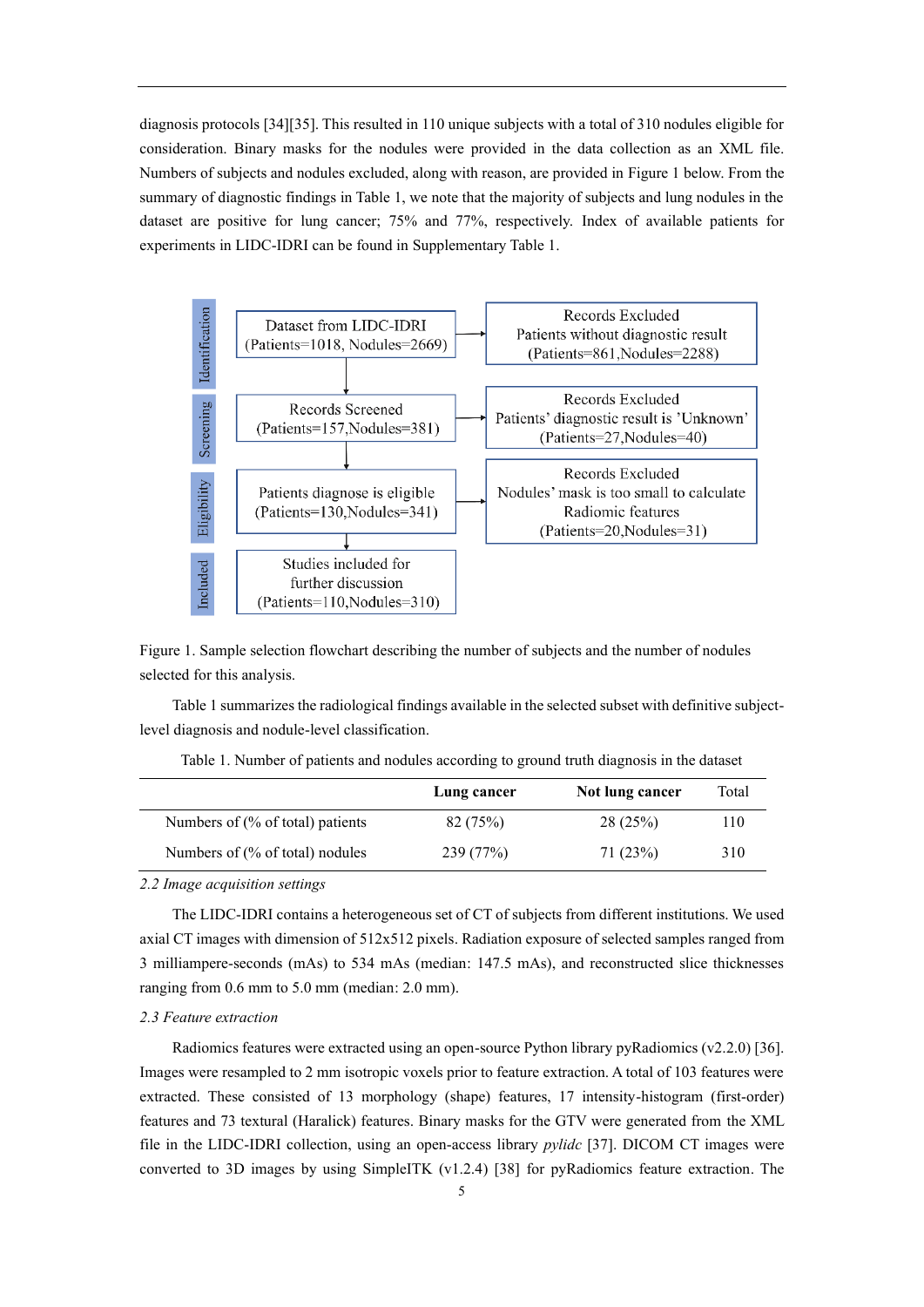mathematical definition of each feature has been given in the online documentation. Our pyRadiomics extraction settings (from the params.yaml file) have been included in Supplementary Table 2. All features included in this analysis have been listed in Supplementary Table 3.

#### *2.3 Classifier*

We used an attention-based MIL for the lung cancer classifier component. This consists of two parts that can be trained end-to-end. First, the transformation network was implemented as three fully connected neural network layers with a dropout rate of 0.5. Additional details about this network are in Supplementary Table 4. To fix the dimension of the input layer of neurons, the 103 features per nodule were duplicated within the same subject until it was the same as the maximum number of nodules per subject, which we found to be 12 in this case. More specifically, each nodule in the same bag should be duplicated with the same probability. For example, if there are 5 nodules in a bag, 3 random nodules need to be duplicates once (i.e., appear twice in total) and 2 random nodules need to be duplicated twice (appear 3 times in total) in the final fixed feature bags. Therefore, the dimension of the input layer should be 103 and one bag consists of 12 vectors (103 x 12). Feature duplication was performed before model training and was also used in model testing.

Second, the attention-based pooling layer implemented the attention mechanism popularized by long short-term memory networks (LSTMs) [\[39\].](#page-15-6) The attention mechanism is an important strategy that fits encoder input sequences into a fixed-length internal representation. The architecture of the classifier is illustrated schematically in [Figure 2.](#page-5-0)



<span id="page-5-0"></span>Figure 2. Architecture of the Attention-based Deep MIL. Extracted radiomics features are used as the input to the transformation network, which is then pooled with attention. A fully-connected final layer combines the attention-based pooling to give the output probability.

## *2.4 Addressing class imbalance*

Imbalance in the outcome frequency (i.e. lung cancer versus not lung cancer) has been known to affect the classifier, biasing this towards the dominant class. Several methods are available to address class imbalance [\[41\]](#page-15-7) in general, and we applied a novel sampling method to address class imbalance specifically for MIL. It is assumed that all nodules in non-cancer subjects are, by clinical definition, noncancerous nodules. Synthetic non-cancer patients were thus generated by randomly sampling a finite number of instances out of all the nodules in an aggregated pool of actual non-cancer subjects. On the other hand, synthetic cancer patients could be generated by adding a random number of negative instances sampled from the instances pool (from both negative and positive bags) to the original positive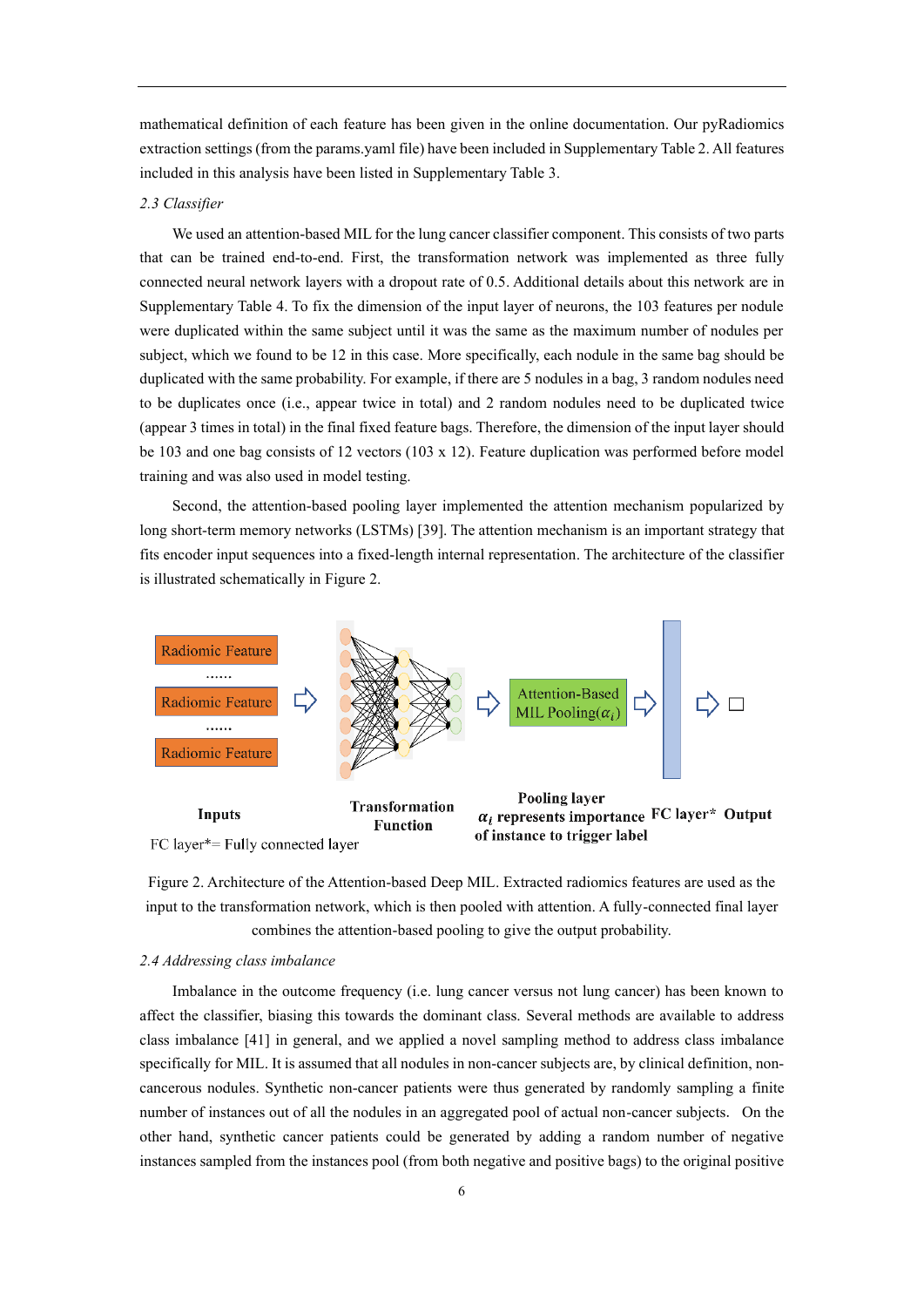bags. However, we did not simulate cancer patients in our experiments, because positive bags were majority in our dataset. This was only done for the training set; no class imbalance correction was applied in the testing set.

#### *2.5 Model development and validation*

All work was executed on a Core i7 8565U CPU with 8GB of RAM. The optimizer for network training was stochastic gradient descent (SGD) [\[42\],](#page-15-8) with batch size 1 and the learning rate fixed at 0.0001. The neural network was trained for 500 epochs (taking 3-4 minutes) per experiment.

We performed experiments for the attention-based MIL in comparison with other MIL approaches - MI-SVM, mi-graph, miVLAD, MI-Net and a naïve MIL algorithm that performs a simple aggregation of the predictions by replacing the attention-based MIL pooling with average MIL pooling [\[20\].](#page-14-2) The optimizer, batch size, learning rate and training epochs were set same as attention-based MIL in MI-Net. The setting of hyperparameters in other methods were followed as mentioned in original literatures [\[23\]](#page-14-5)[\[24\]](#page-14-6)[\[25\].](#page-14-7) Same training and testing data were used in every running for all methods.

Model training was performed on all the available subjects, taking their respective diagnosis as the "bag label" and the nodules as the instances. We ran 20 repetitions of end-to-end training runs on the hand-crafted features with 5-fold cross-validation in each run and there is no oversampling in testing dataset. For each repetition of 5-fold cross-validation, samples were randomly sorted first and then split into 5 folds, so that each sample was used once for testing and 4 times for training in each repetition. We adjusted for the lower number of non-cancer diagnoses by generating synthetic non-cancer patients as described above (section 2.4). Specifically, we synthesized 60 additional non-cancer subjects from the initial training dataset and added these to the actual 88 training subjects, resulting in a training set containing 148 subjects in total. No synthetic re-sampling was used for positive lung cancer subjects. We further conducted an additional sensitivity analysis to assess how oversampling to overcome class imbalance might have affected the model's performance by using only the original data of 110 subjects.

The discriminative performance was assessed using the mean and standard error of the mean (SEM) of recall, accuracy, positive predictive value (PPV), negative predictive value (NPV), respectively. For dichotomization of outcome, we used a probability threshold of 0.5 to separate lung cancer from nonlung cancer. The area under the receiver operating characteristic curve (AUC) was computed for each model, the definition of AUC can be found in [\[43\].](#page-15-9) Let TP, TN, FP, and FN denote true positive, true negative, false positive, and false negative, respectively, then we define recall, accuracy, PPV and NPV as:

$$
recall = \frac{TP}{TP + TN} \tag{1}
$$

$$
accuracy = \frac{TP + TN}{TP + TN + FR + FN} \tag{2}
$$

$$
PPV = \frac{TP}{TP + FP} \tag{3}
$$

$$
NPV = \frac{TN}{TN + FN} \tag{4}
$$

All statistical analysis was done in Python (version 3.6.1).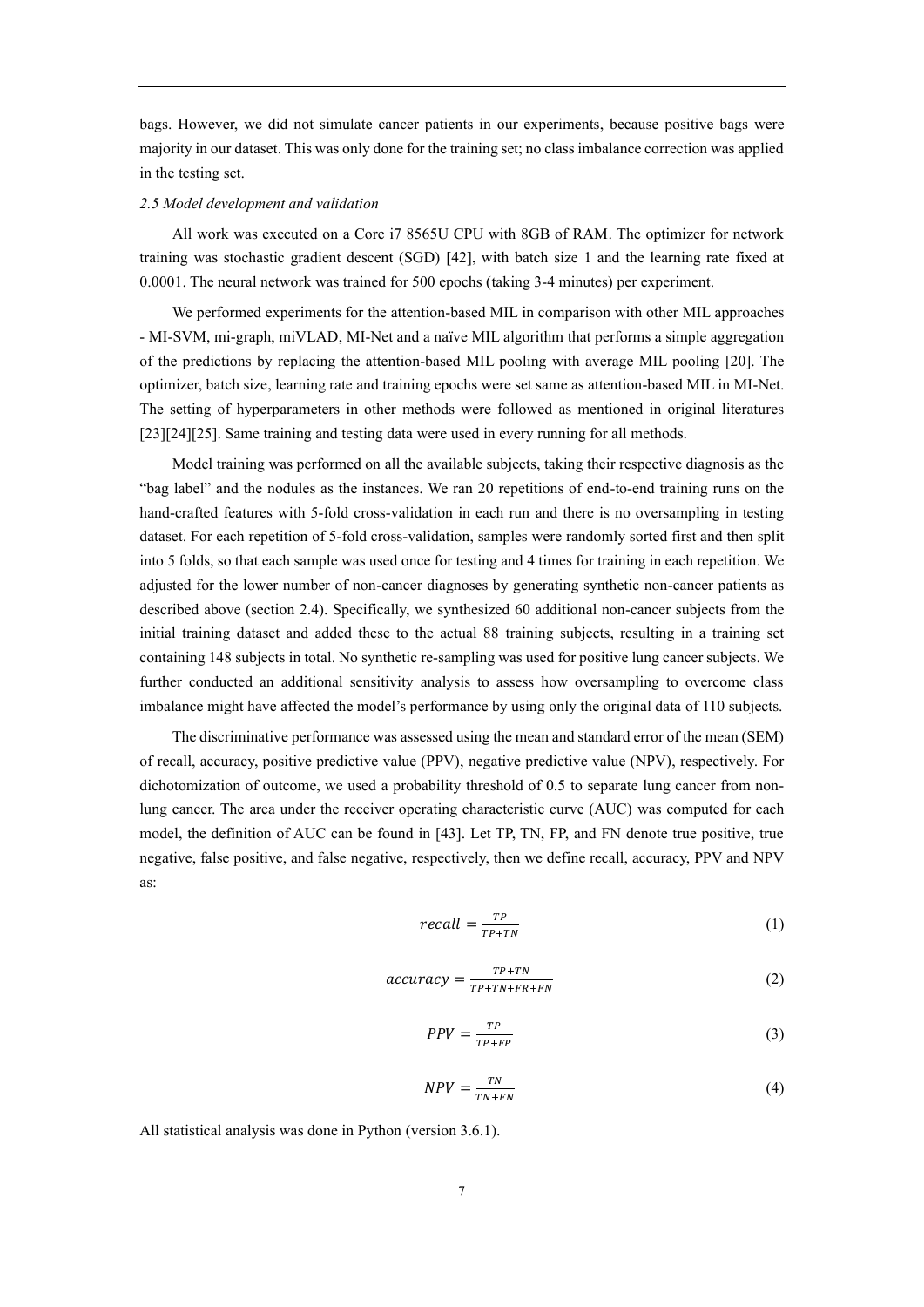#### **3. Results**

[Figure 3](#page-7-0) shows the violin plots comparing the results of attention-based MIL with (3a) and without (3b) synthetic minority oversampling. The estimated mean (with SEM in the parentheses) for recall, accuracy, PPV, NPV and the AUC for the model including the class imbalance correction were: 0.870 (SEM 0.061), 0.807 (SEM 0.069), 0.928 (SEM 0.078), 0.591 (SEM 0.155) and 0.842 (SEM 0.071) respectively. Without the class imbalance correction, these values were: 0.889 (SEM 0.061), 0.768 (SEM 0.059), 0.842 (SEM 0.071), 0.483 (SEM 0.209) and 0.696 (SEM 0.108) respectively. The main effect of the minority oversampling was to improve accuracy, PPV, NPV and AUC. A representative (from a selected repetition) set of AUC curves for the different MIL methods with the same training and testing data can be found i[n Figure 4](#page-8-0)[.](#page-8-1)

[Table 2](#page-8-1) summarizes the results of comparing different MIL approaches. Attention based MIL without oversampling achieved the best recall, MI-Net achieved the best PPV and attention based MIL achieved the best accuracy, PPV and AUC. Attention based MIL was better than other methods in PPV and AUC significantly (Wilcoxon test,  $p \le 0.01$ ), however, attention based MIL was worse than best result in recall and NPV (Wilcoxon test,  $p = 0.02$  and  $p \le 0.01$  respectively). Moreover, attention based MIL with oversampling is better than attention-based MIL without oversampling in all metrics significantly except recall (Wilcoxon test,  $p \le 0.01$  for accuracy, PPV, NPV and AUC,  $p = 0.02$  for recall).

The absence of AUCs for mi-graph and miVLAD is due to our reusing of the source code by the LAMDA lab, Nanjing University [\[44\].](#page-15-10) Their source code for mi-graph and miVLAD outputs only the classification label (not the probability) and therefore, the AUCs cannot be calculated.



<span id="page-7-0"></span>Figure 3. Violin plot of the experimental results (a) with oversampling and (b) without oversampling.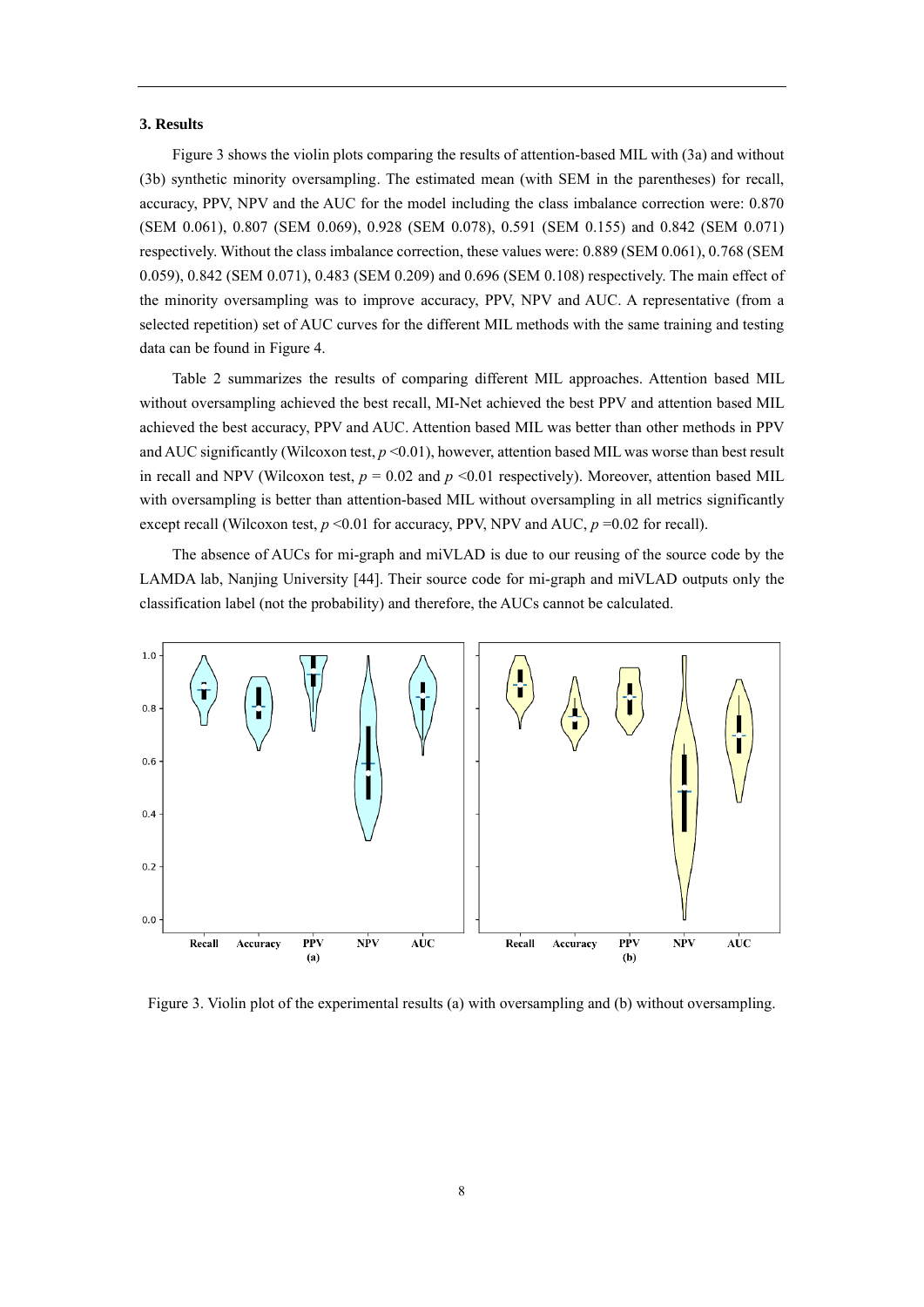

<span id="page-8-1"></span><span id="page-8-0"></span>Figure 4. An example of AUC curves for different methods with same training and testing data. An AUC curves for Attention-based MIL, Attention-based MIL w/o oversampling, MI-SVM, MI-Net and Naïve MIL.

Table 2. Results of the Attention based Deep MIL approach with class imbalance correction, compared to other MIL methods (Attention-based MIL w/o oversampling, MI-SVM, mi-graph, miVLAD and MI-Net)

| Methods    | Attention-based<br>MIL. | Attention-based<br>MIL<br>$w$ o oversampling | MI-SVM            | mi-graph        | miVLAD          | MI-Net          | Traditional MIL   |
|------------|-------------------------|----------------------------------------------|-------------------|-----------------|-----------------|-----------------|-------------------|
| Recall     | $0.870 + 0.061$         | $0.889 \pm 0.061$                            | $0.756 \pm 0.084$ | $0.777 + 0.048$ | $0.871 + 0.087$ | $0.835 + 0.109$ | $0.850 \pm 0.099$ |
| Accuracy   | $0.807 + 0.069$         | $0.768 + 0.059$                              | $0.703 + 0.080$   | $0.749 + 0.055$ | $0.782 + 0.063$ | $0.727 + 0.050$ | $0.748 + 0.065$   |
| <b>PPV</b> | $0.928 + 0.078$         | $0.842 + 0.071$                              | $0.560 + 0.199$   | $0.772 + 0.042$ | $0.835 + 0.059$ | $0.522 + 0.265$ | $0.835 + 0.070$   |
| <b>NPV</b> | $0.591 + 0.155$         | $0.483 + 0.209$                              | $0.810 + 0.080$   | $0.713 + 0.229$ | $0.675 + 0.160$ | $0.838 + 0.069$ | $0.478 + 0.233$   |
| <b>AUC</b> | $0.842 + 0.071$         | $0.696 + 0.108$                              | $0.625 + 0.099$   | $-$             | --              | $0.662 + 0.093$ | $0.681 + 0.080$   |

In order to determine the level of oversampling, we ran sensitivity analyses. We gradually increased the number of included simulated non-cancer subjects from 0 to 100 on steps of 20. We ran 20-repeat 5 fold cross-validation for each experiment. The results of sensitivity analysis are shown in [Figure 5.](#page-9-0)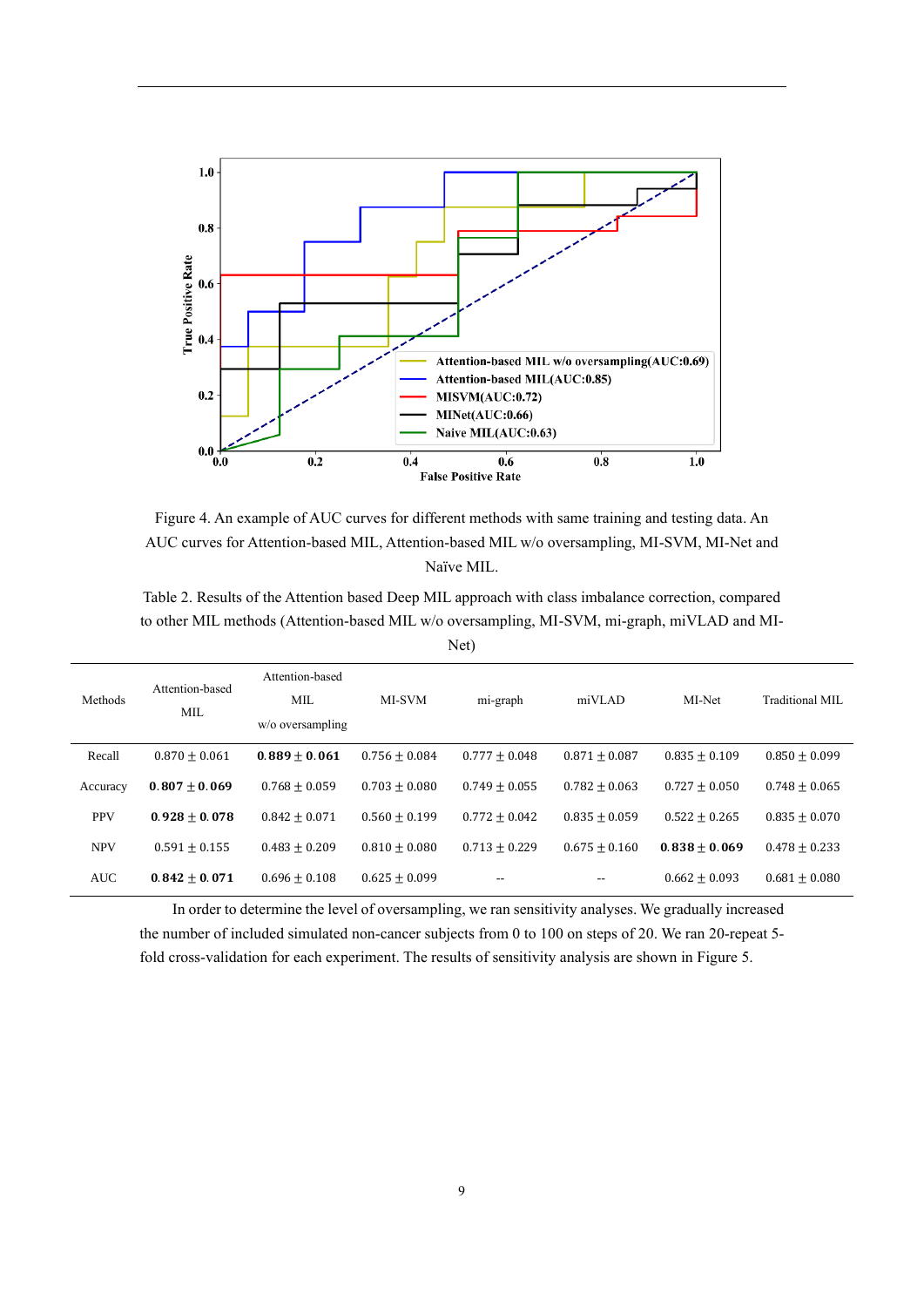

Figure 5. Results of sensitivity analysis for different levels of oversampling.

<span id="page-9-0"></span>As shown in [Figure 5,](#page-9-0) including 60 simulation samples results in good performance for all metrics (especially for Recall) with less computation compared with other settings with similar performance.

Given how important batch size is for convolutional neural networks training [\[45\],](#page-15-11) we ran a sensitivity analysis on this parameter. We ran 20-repeat 5-fold cross-validation analyses with different batch sizes (1, 2, 3 and 4) for each experiment. The loss curves for model training with different batch sizes is shown in [Figure 6](#page-9-1) (a) and the performance of models trained with different batch sizes is shown in [Figure 6\(](#page-9-1)b).



<span id="page-9-1"></span>Figure 6. Results of sensitivity analysis for different batch sizes. (a) Loss curves for model training with different batch size; (b) performance of models trained with different batch sizes.

As shown in [Figure 6,](#page-9-1) the model trained with a batch size of 1 achieved the best performance according to all metrics except AUC (0.842 for batch size 1 vs 0.849 for batch size 2) and the loss of all models converged at the end of the 500 epochs. Therefore, we set the batch size to 1 in this study.

Besides model performance, one of the most appealing aspects that we selected the attention-based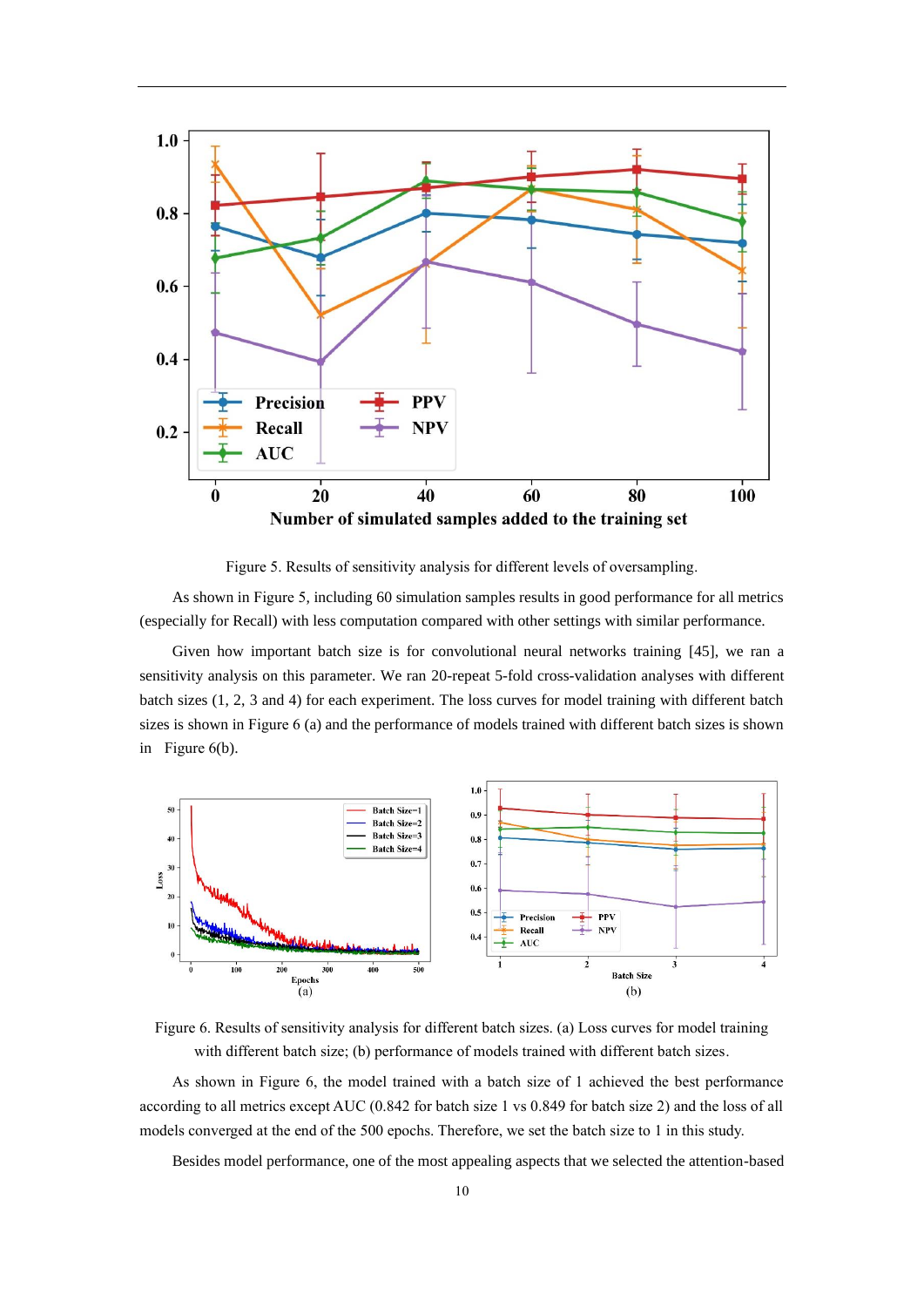MIL method for, was to indicate the instances that might have been strongly influential on the classification. In this case, it would be the relative importance of each nodule when predicting the subject label as either lung cancer or not lung cancer. A couple of lung cancer examples are shown in [Figure 7](#page-10-0) for two subjects in the dataset, LIDC-IDRI-1004 and LIDC-IDRI-1011.



<span id="page-10-0"></span>Figure 7. An example of attention weights for two positive lung cancer subjects (LIDC-IDRI-1004 and 1011).

Alpha in [Figure 7](#page-10-0) mean the strength of the attention, value of alpha only meaningful in the same patient and it is meaningless by comparing alphas across patients. The order of nodules was arranged in random way within same patient.

The evaluation of the attention mechanism was performed by one of co-authors -- a radiologist with 3-year experience, who examined some sample patients' weights and agreed with the weighting. In these examples, it is clearly discernable from the weights ( $\alpha_2$  and  $\alpha_3$  larger than  $\alpha_0$  and  $\alpha_1$ ) that the two rightmost nodules pictured for subject LIDC-IDRI-1004 are much more strongly influential in the diagnostic evaluation compared to the two leftmost nodules. Similarly, for subject LIDC-IDRI-1011, three of the nodules are influential on the subject classification, but the nodule pictured rightmost is not influential at all (alpha  $< 0.01$ ).

#### **4. Discussion**

Our objective was to propose a lung cancer classification at the subject level from multiple examined nodules, with an attention mechanism for improving the interpretability. The results show that our proposed classification achieves good performance compared to other MIL methods and that the unique characteristic of the deep attention-based MIL, namely attention weights, potentially makes our method more interpretable for clinicians.

To see the effect of minority oversampling to overcome class imbalance, we tested the model with and without the oversampling. The results show that the oversampling improved the model's performance significantly in accuracy, PPV, NPV and AUC by comparing Attention-based MIL without oversampling. However, there are seem some decrease in recall.

We observed from [Figure 3](#page-7-0) that minority oversampling has a major effect on the AUC. In fact, the AUC sinks below 0.5 in some experiments without oversampling. This can be explained by the fact that the AUC is more sensitive to the classification performance of the model with the minority class than either accuracy or recall [\[40\].](#page-15-12)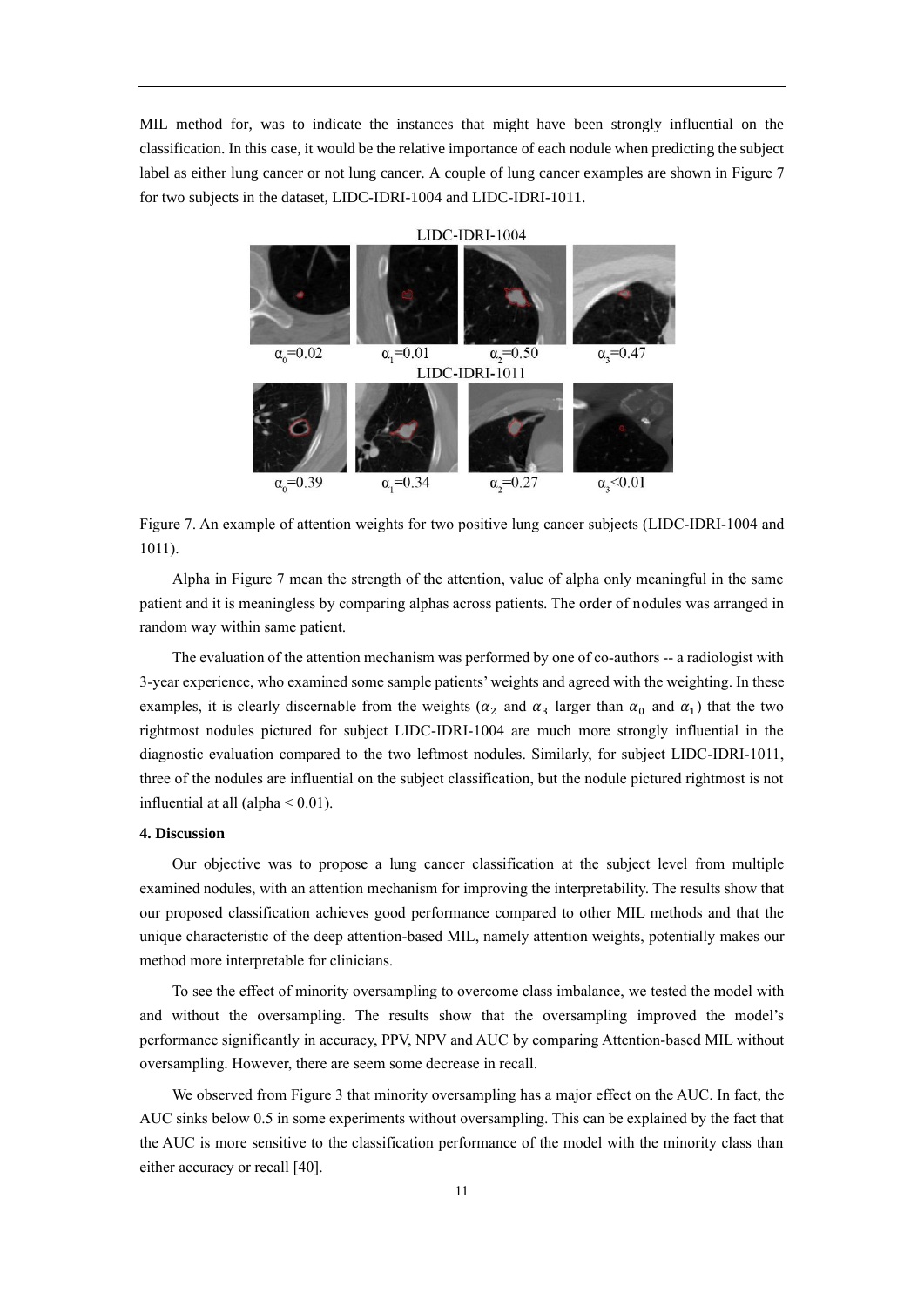We proposed a new synthetic subject generation method that can be used to overcome class imbalance by oversampling the minority class. We did this by sampling from an aggregated pool of nodules from patients with the ground truth of "not lung cancer". To the best of our knowledge, such methods have not yet been proposed for MIL. This oversampling technique resulted in significant improvements on accuracy, PPV, NPV and AUC. We believe this strategy, which is based on the characteristics of MIL, can be used when training any MIL model from a class imbalanced dataset.

The results show that our method could potentially be applied to automated lung cancer diagnosis, subject to further validation and studies in large datasets. However, we acknowledge there are some limitations and weaknesses in the assumptions we had to make. First, due to the need of a mask that delineates the nodules to calculate radiomic features, our method would have to be dependent on lung nodule detection and segmentation methods such as the ones proposed by Huang et al[. \[46\]](#page-15-13) and Anirudh et al. [\[47\].](#page-16-0) This dependence on pre-existing or human expert segmentation is not new, and is problem that still affects many aspects of medical image analysis and supervised machine learning. Related to this is the potential for inter-observer disagreement about the external outline of the nodule. This problem is well known and documented for large and locally-advanced lung tumours, but with the small nodule volumes involved in this study, we have assumed that the inter-observer problem does not strongly affect the extracted features. A further question we cannot address in this study is the problem of undetected nodules and very small nodules (diameter smaller than 3mm) that were omitted, moreover, images were resampled to 2 mm isotropic voxels prior to feature extraction, which is possibly also a reason why very small nodules are not appropriate. This work has assumed no false positives and no false negatives, so we cannot elucidate what happens with imperfect nodule detection.

The performance of our model appears sensitive to sampling effects, in other words, the performance of model fluctuates across repeated experiments, as shown i[n Figure 3.](#page-7-0) This is likely a direct consequence of the relatively small sample size of the dataset. Expanding the sample size by including small nodules is not immediately helpful because they do not add that many subjects and nodules to the sample, whereas hand-crafted features would not be stable when taken from very small volumes. The major root of the problem appears to be the lack of ground truth and annotated images. Related to this fact is that we currently did not find a suitable dataset for external, independent validation. Therefore, our results should be interpreted as preliminary indication of feasibility, and larger datasets need to be used to demonstrate wider generalizability of this work.

Due to the high fitting ability of neural networks and large epochs during training, the model returns 1 or 0 almost all of the time, which means the overall model calibration was generally poor [\[48\]](#page-16-1)[\[49\].](#page-16-2) Model calibration plot is shown in Supplementary Figure 1, and it appears that all MIL methods have poor calibration except MI-SVM.

In addition, we have not explored feature dimensionality reduction and applied feature redundancy analysis. This is in part due in part to the transformation network that does not require explicit feature selection steps prior to MIL pooling. The repeatability and reproducibility of handcrafted features are subjects of numerous investigations in radiomics and appears to be highly modality specific. This work has not explored the stability of low-dose CT-derived image features, which tend to have quite a lot of noise present [\[50\].](#page-16-3) This could affect the performance of our model in an external validation, and image harmonization or denoising strategies may be needed in future to support general extensibility.

Moreover, we were not able to test the performance of the models in an external dataset, which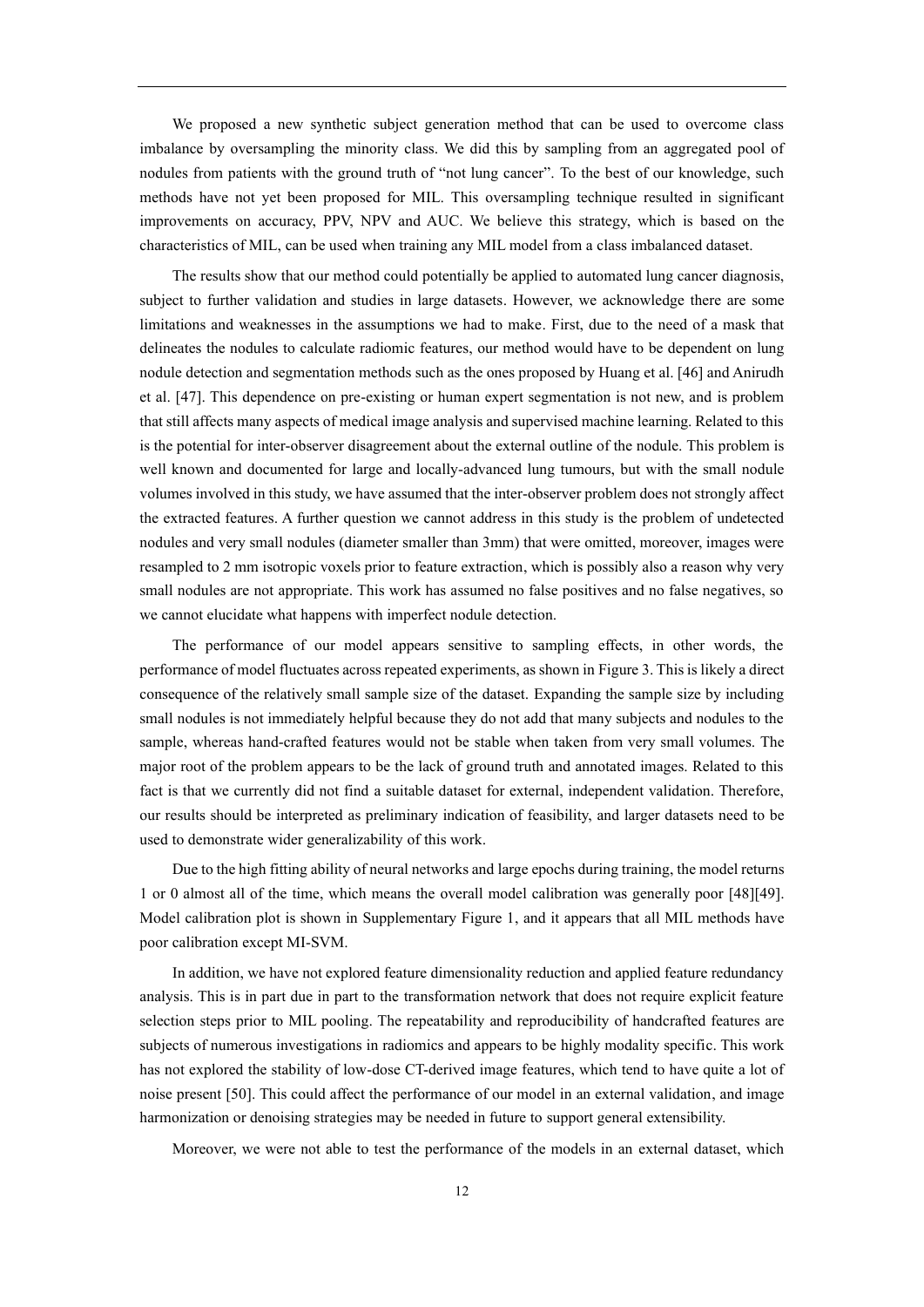would have provided more reliable estimates of the models' potential performance in a different setting . On the other hand, the dataset used in this study (LIDC-IDRI), was collected over 10 years ago. With new emerging CT technologies and reconstruction methods, it is possible that different conclusions would be reached if the proposed method is applied to newer images currently being used in clinical practice. Further research on this aspect is required.

Finally, our oversampling strategy is sensitive to the quality of data's label at patient level. More specifically, if labels are incorrect (e.g. if one or two of the nodules has been misclassified by error and the subject is hence a false negative), the noise will be amplified due to oversampling.

For future work, an automated nodule detection and segmentation algorithm could be attached to this attention-based MIL classifier to fully complete the lung cancer diagnosis workflow. Secondly, methods for improving radiomic features' reliability in low dose CT may be necessary for improving model's performance in unseen data. Thirdly, large scale and comprehensive evaluation of the attention mechanism is needed in the future to assess its reliability and reproducibility. Fourthly, a comparison between the proposed method and a traditional deep learning-based image classification algorithm would be of special interest. Finally, the proposed model needs to be externally validated to assess whether the model suffers from overfitting to the training data or whether it is widely generalizable to CT images from different scanners.

# **5. Conclusion**

We treated computer-aided diagnosis of lung cancer as a multiple instance learning (MIL) problem, such that the classification as lung cancer or not is made at the subject level (i.e. the patient) without relying on classifications at the level of individual nodules (i.e. each of suspicious lung nodules). The addition of the attention mechanism was used to draw the clinician's eye towards features that were important for triggering the recommended diagnosis, with the aim of supporting interpretability and, importantly, verification by human experts of the algorithm's internal logic. We used radiomics as a source of interpretable image-derived features, and deep attention-based MIL was found to be a superior classifier compared to other MIL options with regard to accuracy, NPV and AUC. A novel approach for minority oversampling, adapted for MIL problems, has been used to address the outcome class imbalance in the LIDC-IDRI dataset. We showed how an attention mechanism could be used as an indication of the importance of each nodule for triggering the diagnostic recommendation. Cross-validation was used to check for model performance, but more data is required to provide a robust test of wider generalizability.

## **6. Acknowledgements**

The authors would like to thank the authors of the open-access source code for mi-graph and miVLAD from LAMDA lab ([http://210.28.132.67/Data.ashx\)](http://210.28.132.67/Data.ashx). JC is supported by a China Scholarship Council scholarship (201906540036). HZ is supported by a China Scholarship Council scholar (201909370087). The co-authors acknowledge funding support from the following: STRaTegy (STW 14930), BIONIC (NWO 629.002.205), TRAIN (NWO 629.002.212), CARRIER (NWO 628.011.212) and The Hanarth Foundation for LW.

# <span id="page-12-0"></span>**7. Reference**

- [1] Cancer. (2018) [WWW document]. URL [https://www.who.int/news-room/fact](https://www.who.int/news-room/fact-sheets/detail/cancer)[sheets/detail/cancer.](https://www.who.int/news-room/fact-sheets/detail/cancer) [access on 20 June 2020]
- <span id="page-12-1"></span>[2] Siegel, R. L., Miller, K. D., & Jemal, A. (2020). Cancer statistics, 2020. *CA: a cancer journal*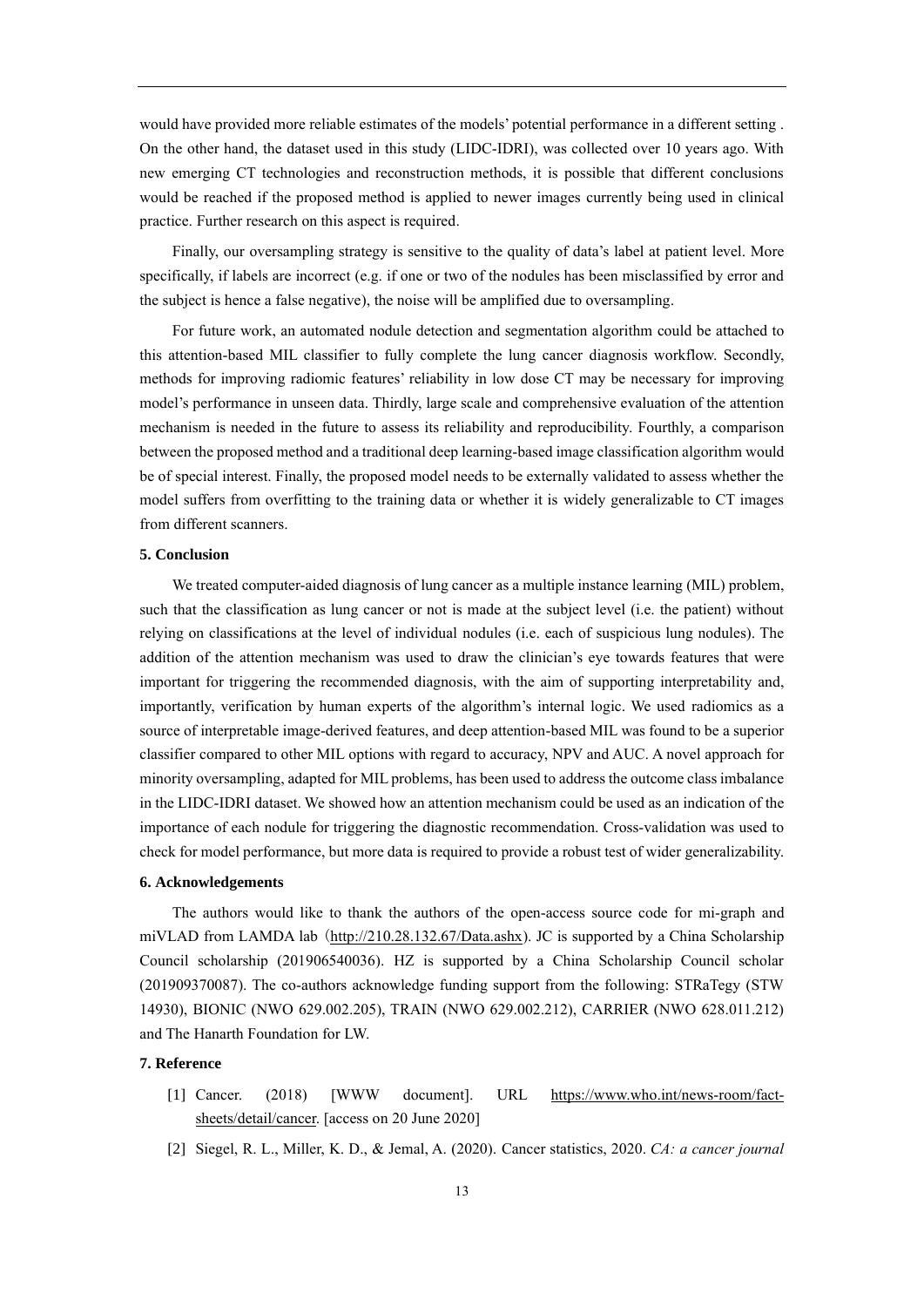*for clinicians*, *70*(1), 7–30. https://doi.org/10.3322/caac.21590

- <span id="page-13-0"></span>[3] National Lung Screening Trial Research Team. (2011). Reduced lung-cancer mortality with low-dose computed tomographic screening. *New England Journal of Medicine*, *365*(5), 395- 409.
- <span id="page-13-1"></span>[4] Kanazawa, K., Kawata, Y., Niki, N., Satoh, H., Ohmatsu, H., Kakinuma, R., ... & Eguchi, K. (1998). Computer-aided diagnosis for pulmonary nodules based on helical CT images. *Computerized medical imaging and graphics*, *22*(2), 157-167.
- <span id="page-13-2"></span>[5] Naqi, S. M., Sharif, M., & Jaffar, A. (2020). Lung nodule detection and classification based on geometric fit in parametric form and deep learning. *Neural Computing and Applications*, *32*(9), 4629-4647.
- <span id="page-13-3"></span>[6] Parveen, S. S., & Kavitha, C. (2012). A review on computer aided detection and diagnosis of lung cancer nodules. *International Journal of Computers & Technology*, *3*(3a), 393-400.
- <span id="page-13-4"></span>[7] Yang, Y., Feng, X., Chi, W., Li, Z., Duan, W., Liu, H., ... & Liu, B. (2018). Deep learning aided decision support for pulmonary nodules diagnosing: a review. *Journal of thoracic disease*, *10*(Suppl 7), S867.
- <span id="page-13-5"></span>[8] Krizhevsky, A., Sutskever, I., & Hinton, G. E. (2012). Imagenet classification with deep convolutional neural networks. In *Advances in neural information processing systems* (pp. 1097-1105).
- <span id="page-13-6"></span>[9] Shen, W., Zhou, M., Yang, F., Yang, C., & Tian, J. (2015, June). Multi-scale convolutional neural networks for lung nodule classification. In *International Conference on Information Processing in Medical Imaging* (pp. 588-599). Springer, Cham.
- <span id="page-13-7"></span>[10]Zhou, B., Khosla, A., Lapedriza, A., Oliva, A., & Torralba, A. (2016). Learning deep features for discriminative localization. In *Proceedings of the IEEE conference on computer vision and pattern recognition* (pp. 2921-2929).
- <span id="page-13-8"></span>[11]Xie, Y., Zhang, J., Xia, Y., Fulham, M., & Zhang, Y. (2018). Fusing texture, shape and deep model-learned information at decision level for automated classification of lung nodules on chest CT. *Information Fusion*, 42, 102-110.
- <span id="page-13-9"></span>[12]Alakwaa, W., Nassef, M., & Badr, A. (2017). Lung cancer detection and classification with 3D convolutional neural network (3D-CNN). *Lung Cancer*, 8(8), 409.
- <span id="page-13-10"></span>[13]Setio, A. A. A., Traverso, A., De Bel, T., Berens, M. S., van den Bogaard, C., Cerello, P., ... & van der Gugten, R. (2017). Validation, comparison, and combination of algorithms for automatic detection of pulmonary nodules in computed tomography images: the LUNA16 challenge. *Medical image analysis*, *42*, 1-13.
- <span id="page-13-11"></span>[14]Black, W. C., Gareen, I. F., Soneji, S. S., Sicks, J. D., Keeler, E. B., Aberle, D. R., ... & Gatsonis, C. (2014). Cost-effectiveness of CT screening in the National Lung Screening Trial. *The New England journal of medicine*, *371*(19), 1793-1802.
- <span id="page-13-12"></span>[15]Ardila, D., Kiraly, A. P., Bharadwaj, S., Choi, B., Reicher, J. J., Peng, L., ... & Naidich, D. P. (2019). End-to-end lung cancer screening with three-dimensional deep learning on low-dose chest computed tomography. *Nature medicine*, *25*(6), 954-961.
- <span id="page-13-13"></span>[16]Selbst, A., & Powles, J. (2018, January). "Meaningful Information" and the Right to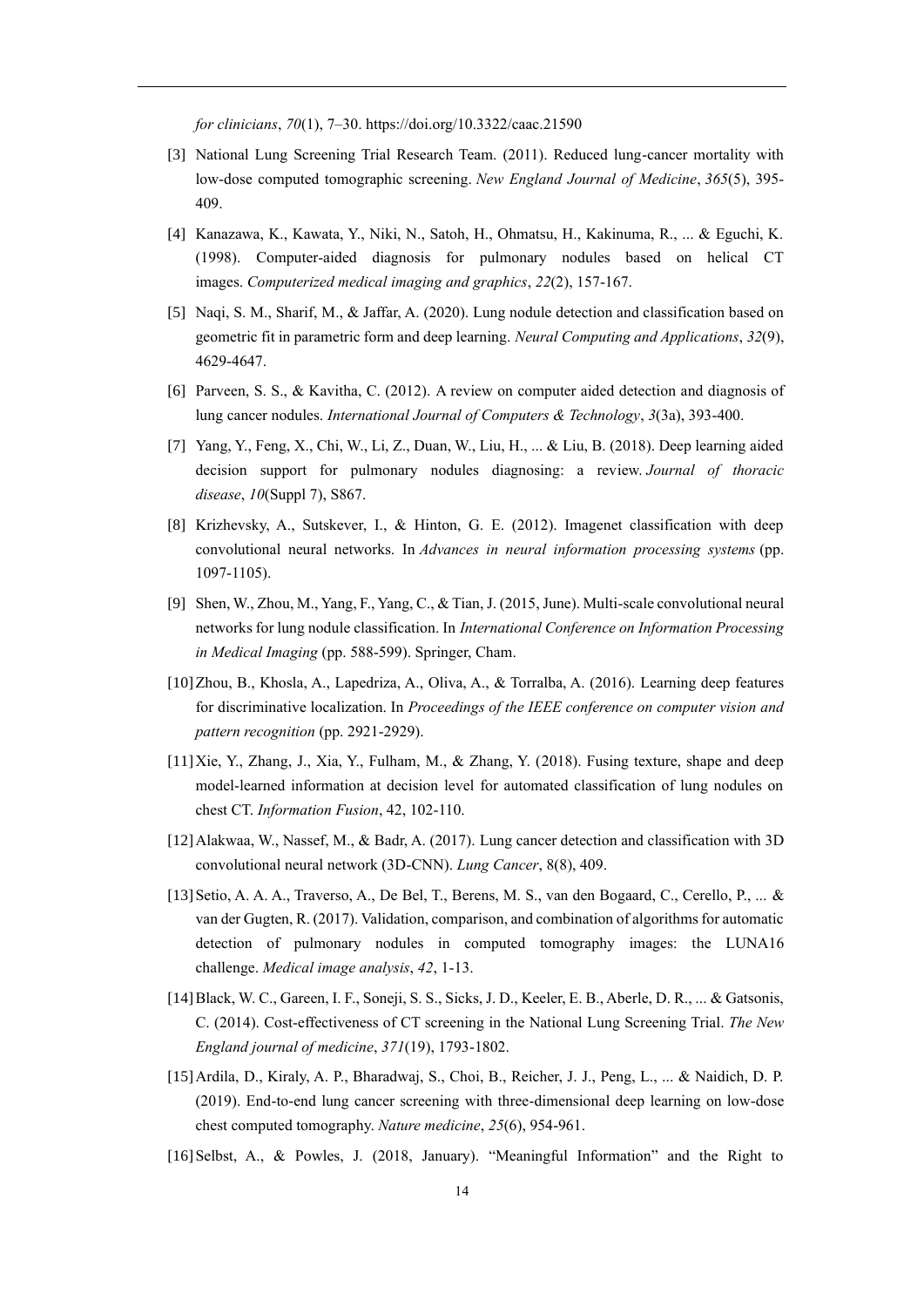Explanation. In *Conference on Fairness, Accountability and Transparency* (pp. 48-48). PMLR.

- <span id="page-14-0"></span>[17]Data protection in the EU. (2020) [WWW document]. URL [https://ec.europa.eu/info/law/law](https://ec.europa.eu/info/law/law-topic/data-protection/data-protection-eu_en)[topic/data-protection/data-protection-eu\\_en.](https://ec.europa.eu/info/law/law-topic/data-protection/data-protection-eu_en) [access on 5 July 2020]
- [18]Dietterich, T. G., Lathrop, R. H., & Lozano-Pérez, T. (1997). Solving the multiple instance problem with axis-parallel rectangles. *Artificial intelligence*, *89*(1-2), 31-71.
- <span id="page-14-1"></span>[19]Maron, O., & Lozano-Pérez, T. (1998). A framework for multiple-instance learning. In *Advances in neural information processing systems* (pp. 570-576).
- <span id="page-14-2"></span>[20]Bhattacharjee, K., Pant, M., Zhang, Y. D., & Satapathy, S. C. (2020). Multiple Instance Learning with Genetic Pooling for medical data analysis. *Pattern Recognition Letters*, *133*, 247-255.
- <span id="page-14-3"></span>[21]Ilse, M., Tomczak, J. M., & Welling, M. (2018, January). Attention-based deep multiple instance learning. In *35th International Conference on Machine Learning, ICML 2018* (pp. 3376-3391). International Machine Learning Society (IMLS).
- <span id="page-14-4"></span>[22]Wang, X., Yan, Y., Tang, P., Bai, X., & Liu, W. (2018). Revisiting multiple instance neural networks. *Pattern Recognition*, *74*, 15-24.
- <span id="page-14-5"></span>[23] Andrews, S., Tsochantaridis, I., & Hofmann, T. (2003). Support vector machines for multipleinstance learning. In *Advances in neural information processing systems* (pp. 577-584).
- <span id="page-14-6"></span>[24]Zhou, Z. H., Sun, Y. Y., & Li, Y. F. (2009, June). Multi-instance learning by treating instances as non-iid samples. In *Proceedings of the 26th annual international conference on machine learning* (pp. 1249-1256).
- <span id="page-14-7"></span>[25]Wei, X. S., Wu, J., & Zhou, Z. H. (2016). Scalable algorithms for multi-instance learning. *IEEE transactions on neural networks and learning systems*, *28*(4), 975-987.
- <span id="page-14-8"></span>[26] Sutskever, I., Vinyals, O., & Le, Q. V. (2014). Sequence to sequence learning with neural networks. In *Advances in neural information processing systems* (pp. 3104-3112).
- [27]Afshar, P., Mohammadi, A., Plataniotis, K. N., Oikonomou, A., & Benali, H. (2019). From handcrafted to deep-learning-based cancer radiomics: challenges and opportunities. IEEE Signal Processing Magazine, 36(4), 132-160.
- [28]Aerts, H. J., Velazquez, E. R., Leijenaar, R. T., Parmar, C., Grossmann, P., Carvalho, S., ... & Hoebers, F. (2014). Decoding tumour phenotype by noninvasive imaging using a quantitative radiomics approach. *Nature communications*, *5*(1), 1-9.
- [29]Lambin, P., Rios-Velazquez, E., Leijenaar, R., Carvalho, S., Van Stiphout, R. G., Granton, P., ... & Aerts, H. J. (2012). Radiomics: extracting more information from medical images using advanced feature analysis. *European journal of cancer*, *48*(4), 441-446.
- [30] Susto, G. A., Schirru, A., Pampuri, S., McLoone, S., & Beghi, A. (2014). Machine learning for predictive maintenance: A multiple classifier approach. *IEEE Transactions on Industrial Informatics*, *11*(3), 812-820.
- [31]Armato III, S. G., McLennan, G., Bidaut, L., McNitt‐Gray, M. F., Meyer, C. R., Reeves, A. P., ... & Kazerooni, E. A. (2011). The lung image database consortium (LIDC) and image database resource initiative (IDRI): a completed reference database of lung nodules on CT scans. *Medical physics*, *38*(2), 915-931.
- <span id="page-14-10"></span><span id="page-14-9"></span>[32]Clark, K., Vendt, B., Smith, K., Freymann, J., Kirby, J., Koppel, P., ... & Tarbox, L. (2013). The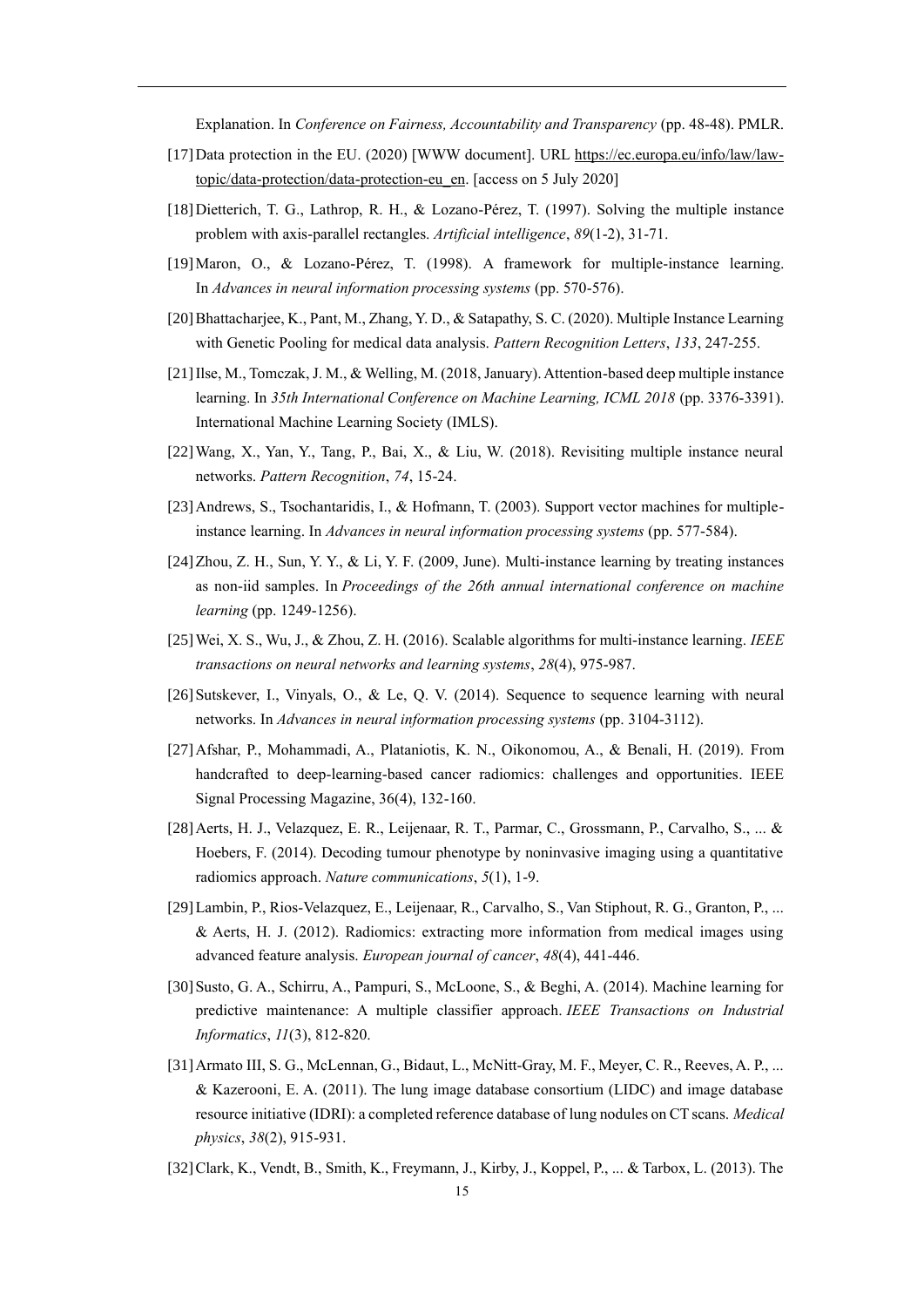Cancer Imaging Archive (TCIA): maintaining and operating a public information repository. *Journal of digital imaging*, *26*(6), 1045-1057.

- <span id="page-15-0"></span>[33]Han, Z., Wei, B., Hong, Y., Li, T., Cong, J., Zhu, X., ... & Zhang, W. (2020). Accurate Screening of COVID-19 using Attention Based Deep 3D Multiple Instance Learning. *IEEE Transactions on Medical Imaging*.
- <span id="page-15-1"></span>[34]Han, F., Wang, H., Zhang, G., Han, H., Song, B., Li, L., ... & Liang, Z. (2015). Texture feature analysis for computer-aided diagnosis on pulmonary nodules. *Journal of digital imaging*, *28*(1), 99-115.
- <span id="page-15-2"></span>[35]Dhara, A. K., Mukhopadhyay, S., Dutta, A., Garg, M., & Khandelwal, N. (2016). A combination of shape and texture features for classification of pulmonary nodules in lung CT images. *Journal of digital imaging*, *29*(4), 466-475.
- <span id="page-15-3"></span>[36]Van Griethuysen, J. J., Fedorov, A., Parmar, C., Hosny, A., Aucoin, N., Narayan, V., ... & Aerts, H. J. (2017). Computational radiomics system to decode the radiographic phenotype. *Cancer research*, *77*(21), e104-e107.
- <span id="page-15-4"></span>[37]Hancock, M. C., & Magnan, J. F. (2016). Lung nodule malignancy classification using only radiologist-quantified image features as inputs to statistical learning algorithms: probing the Lung Image Database Consortium dataset with two statistical learning methods. *Journal of Medical Imaging*, *3*(4), 044504.
- <span id="page-15-5"></span>[38]Yaniv, Z., Lowekamp, B. C., Johnson, H. J., & Beare, R. (2018). SimpleITK image-analysis notebooks: a collaborative environment for education and reproducible research. *Journal of digital imaging*, *31*(3), 290-303.
- <span id="page-15-6"></span>[39]Hochreiter, S., & Schmidhuber, J. (1997). Long short-term memory. *Neural computation*, *9*(8), 1735-1780.
- <span id="page-15-12"></span>[40]He, H., & Garcia, E. A. (2009). Learning from imbalanced data. *IEEE Transactions on knowledge and data engineering*, *21*(9), 1263-1284.
- <span id="page-15-7"></span>[41]Haixiang, G., Yijing, L., Shang, J., Mingyun, G., Yuanyue, H., & Bing, G. (2017). Learning from class-imbalanced data: Review of methods and applications. *Expert Systems with Applications*, *73*, 220-239.
- <span id="page-15-8"></span>[42]Bottou, L. (2012). Stochastic gradient descent tricks. In *Neural networks: Tricks of the trade* (pp. 421-436). Springer, Berlin, Heidelberg.
- <span id="page-15-9"></span>[43]Huang, Jin, and Charles X. Ling. "Using AUC and accuracy in evaluating learning algorithms." *IEEE Transactions on knowledge and Data Engineering* 17.3 (2005): 299-310.
- <span id="page-15-10"></span>[44]Learning and Mining from DatA. (2021) [WWW document]. URL [http://210.28.132.67/Data.ashx.](http://210.28.132.67/Data.ashx) [accesses on 4 Jun 2021]
- <span id="page-15-11"></span>[45]Yong, H., Huang, J., Meng, D., Hua, X., & Zhang, L. (2020, August). Momentum batch normalization for deep learning with small batch size. In *European Conference on Computer Vision* (pp. 224-240). Springer, Cham.
- <span id="page-15-13"></span>[46]Huang, X., Shan, J., & Vaidya, V. (2017, April). Lung nodule detection in CT using 3D convolutional neural networks. In *2017 IEEE 14th International Symposium on Biomedical Imaging (ISBI 2017)* (pp. 379-383). IEEE.